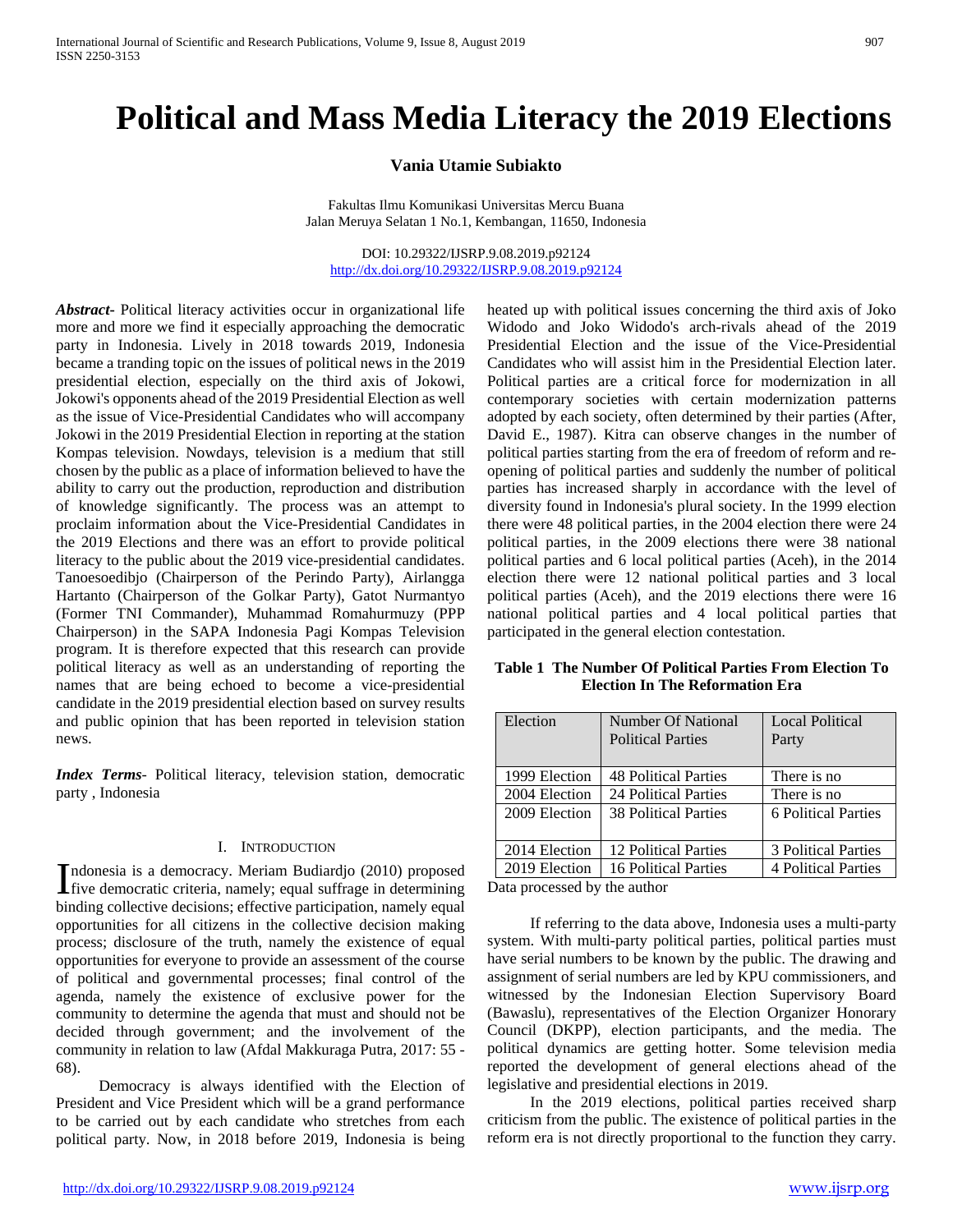That is, the existence of political parties as a pillar of democracy that will fight for the aspirations and interests of the people is inversely proportional. The existing political parties disappointed the people. They are not optimally fighting for the aspirations and interests of the people, but instead are more dominant in fighting for parties, groups, and personal interests.

 But in reality, the number of television stations that preached about the initial process of the 2019 election democratic party began, did not make people believe in political parties that will fight in the election. One of them, Kompas TV is a television station that provides news about the Vice-Presidential Candidate in the 2019 Presidential Election.

 From the contents of the news there are names of Vice Presidents who have been pocketed by Mr. Joko Widodo ahead of the upcoming 2019 Presidential Election referring to the KOMPAS TV frame, including: Muhaimin Iskandar (Chair of the National Awakening Party), Hary Tanoesoedibjo (Chairperson of the Perindo Party), Airlangga Hartanto (General Chairperson of the Golkar Party), Gatot Nurmantyo (Former Commander of the TNI), Muhammad Romahurmuzy (General Chairperson of PPP) (SAPA INDONESIA PAGI KOMPAS TV Program, April 2, 2019 07.40 AM accessed at [https://www.youtube.com/watch?reload=9&v=bKIWV4lyisM](https://www.youtube.com/watch?reload=9&v=bKIWV4lyisM&feature=youtu.be) [&feature=youtu.be\)](https://www.youtube.com/watch?reload=9&v=bKIWV4lyisM&feature=youtu.be).

 Referring to the Survey Institute and Political Consultant DENNY JA conducted a monitoring study of the CAPRES and CAWAPRES Ideal Couples in the 2019 Election. In July 2018, the results of monitoring of Jokowi's Ideal Vice President to be Strong in Parliament include Airlangga Hartanto (General Chairperson of the Golkar Party) of 35.7 %, Muhaimin Iskandar (PKB General Chairperson) by 21.5%, Romahurmuzy (PPP Chairperson) by 16.0%. In addition, the Indonesian Survey Institute DENNY JA in July 2018 conducted a monitoring study on the Ideal Vice President for Economic Growth (Professional Vice President), among others Sri Mulyani at 32.5%, Susi Pudjiastuti at 24.5%, Chairul Tanjung at 17.0% (LSI DENNY JA: 2018).

 In the legal, police and military apparatus sector, Jokowi's ideal vice president is Tito Karnavian at 32.6%, Moeldoko at 29.0%, Wiranto at 25.7%. In the Religious Figures sector, the influence of Jokowi's Ideal Vice President included KH. Ma'ruf Amin at 21.0%, Din Syamsuddin at 17.2%, Mr. Guru Bajang at 12.3%, Mahfud MD at 9.5%. Not only that, in the monitoring research it was mentioned that Jokowi's Vice Judge Expert Judgment pursed five names, among others. Airlangga Hartanto, Mahfud MD, Tirto Karnavian, Moeldoko, and Sri Mulyani (LSI DENNY JA: 2018).

The mass media has a role as the fourth pillar of democracy after the executive, legislative and judiciary. Although outside the formal political system, the existence of the press has a strategic position in mass information, education to the public as well as a means of social control. Therefore, freedom of the press is one measure of the quality of democracy in a country. The warm conversation in the community is inseparable from the function of the mass media itself, which is the provider and conveyor of information about various kinds of events, events, realities and many other things that happen in the community (Mc. Quail 1994. From this information, the public find out the truth about the issue ahead of the 2019 Presidential Elections such as Opponents of Joko Widodo in the 2019 Presidential Election, Third Axis 2019

to the Vice-Presidential Candidates who will accompany Joko Widodo in the 2019 Presidential Election.

 Mass media is media that has an important role or position, especially in the context of the information age as it is now. Mass media institutions are believed to have the ability to organize the production, reproduction and distribution of knowledge significantly as a series of symbols that provide a depiction of reality "there" and experience in life can be transformed by the mass media in the public environment so that it can be accessed by members of the public. The mass media provides this information massively through its reporting. So that refers to Jurgen Habermas's essay in 1962 entitled "The Structural Transformation of the Public Sphere" (Jurgen Habbermas, 1993). Habbermas sees social areas that are free of censorship and domination. So that our social life forms free public opinion about social, political and economic issues. Now generation X and Generation Y are involved in public sphere conversations that are discussing the profile of Candidate Vice President Candidate in charge of Joko Widodo in the 2019 Presidential Election and support from the profile figure of the vice presidential candidate who will accompany Joko Widodo in the 2019 Presidential Election. from the role of the mass media in its reporting of the phenomenon leading up to the 2019 election democratic party.

 The warm conversation about the party of democracy will never end. Especially in the Presidential and Vice-Presidential Elections in the 2019 Elections. The role of the mass media has now begun to cone in political reporting and the direction of support for each political party. Not only that, the current media coverage is rife in the political, economic, social and cultural coverage. As the news becomes an important issue and becomes strategic as well as information material for phenomena that occur in the community environment both nationally and internationally.

 In this study there are formulations of problems that are the main focus in the discussion, among others (1) How is Kompas TV's efforts in reporting information about the Candidates for Vice President in the 2019 Elections? (2) What are the efforts made by Kompas TV in providing political literacy to the public? The purpose of this research is to find out Kompas TV's efforts in reporting information about the Vice-Presidential Candidates in the 2019 Election and to find out Kompas TV's efforts in providing political literacy to the public ahead of the 2019 Election.

# II. LITERATURE REVIEW

# **POLITICAL LITERATION**

 The democratic party in Indonesia is very much needed political literacy to the public in order to provide a good understanding of the democratic party. The political literacy described by Bernard Crick explains in "Essays on Citizenship", interpreted as a collection of knowledge, skills and behavior to be developed together, each one conditioninging the other two (Bernard Crick: 2000, p. 60). The basic theory of political literacy is a practical understanding of concepts taken from everyday life. If interpreted to understand about the main political issues, what are the main beliefs of the contentants how their tendencies affect you and me (Andi Faisal Bakti, et al. 2013: 117).

 Political literacy is one of the knots of the political power of citizenship. Procedural democracy has in fact presented many residues for the existence and independence of political residues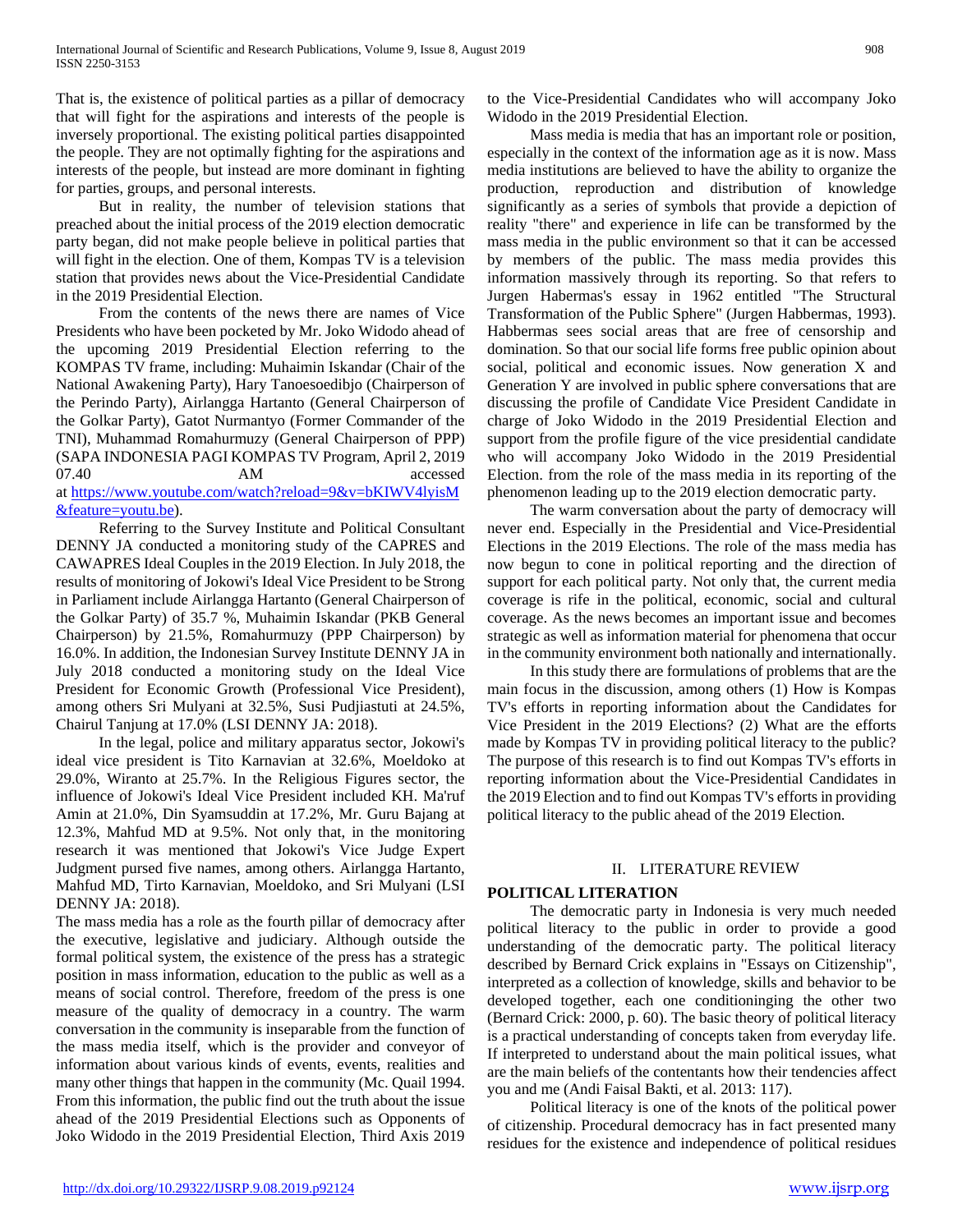for the existence and independence of political residues in the form of institutional design and paradoxical types of executive power, constituency in legislative power, cartelization and the practice of collusive democracy and opposing media political distortion. The substance of the power of political literacy lies in the critical and empowering political participation of citizens in relation to the main concepts of politics that will have an impact on people's lives. Political literacy is not merely a normative concept but a mix of knowledge, skills and political attitudes (Ponco Budi Sulistyo, Widayat Azhfar, Dio Lazuardi. 2017: 69-76).

 Bernard Crick (2000: 61) says there is some knowledge that must be remembered and it makes people literate, among others (1). Basic information, about who leads and holds power, where the money comes from, how the institute plays a role., (2) How to be actively involved using knowledge and understanding issues., (3) How to predict effective ways of resolving issues,. (4) How to recognize how well the policy objectives have been reached and the issues have been fixed., (5) How to understand the opinions of others and justify them for their actions.

#### **Political Literacy Actions**

 It is time for political literacy to focus on action. This can be done with four approaches, among others (Gun-Gun Heryanto, 2011: 193-194): First, citizens are encouraged to have the ability to define the need for political information (defining the need of political information). Second, establishing a search strategy (initiating the search strategy), is an investigative strategy of the entire political process. Third, the movement of communicating information (communicating the information). This is very related to the role of the media in the publication process. It is better for the media to create a strong association such as a press network to oversee and at the same time become a force in the mainstream which is a counterweight. Fourth, evaluating the product of the final political process (evaluating the political campaign process), which is related to a comprehensive evaluation at each level of the election campaign. The people here have the right to evaluate and provide recommendations whether the candidate is suitable or not. With the act of political literacy can provide knowledge and understanding of the political conditions in Indonesia, both in the perspective of voter psychology, government and mass media in reporting the stage of democracy.

#### **The Concept of Mass Media**

 The role of mass media in various aspects of the social life of modern society is increasingly greater. This is evident in efforts to use mass media to accelerate the process of social change in developing countries, or its use for political campaigns, advertence and propaganda (Henry Subiakto and Rachmah Ida, 2012: 92). Mass media is a type of media that is shown to a number of distributed, heterogeneous, and anatonic audiences so that the same message can be received simultaneously and for a moment (Gun Gun Heryanto, 2011: 238).

 During the New Order era, the mass media underwent an extraordinary process of liberalization. The process of developing media liberalization is very unique. The existence of New Order Ototarianism is ammunition to strengthen the issue of democracy. The struggle for freedom of the press and freedom of expression found habitat in the context of political resistance to the coercive apparatus and New Order ideological apparatus.

 The mass media and society are in the same fate as victims of the New Order politics. The media is assumed to be a lamb among the wolf named the state (Ahmad Faisol and Irawan Saptono, 2010: 25). In the perspective of Antonio Gramsci's hegemonian or Jurgen Habermas's public space model of the Neo Marxist tradition that the mass media play a role in the program against political authorities. There is political liberalization as well as economic liberalization. The overthrow of an authoritarian regime is followed by the penetration of global investment. The mass media is an economic entity that can tempt the public. In the perspective of classical press freedom, Rousseau concerns the function of the fourth pillar, in which mass media as an entity is dealing with political authority and ignores other forces such as the market.

#### **Media Function and Media Strength**

 Mass media is a type of media aimed at a number of scattered, heterogeneous and anonymous audiences so that the same role can be accepted simultaneously and for a moment. The word "can" be very rational because as Alexis S said, Tan the communicator in the mass media is a social organization that is able to produce messages and send them simultaneously to a large number of communities that are spatially separated (Alexis S. Tan, 1981: 56).

 With a relatively broad long-term and at the same time able to play a role in propaganda. In line with the opinion of Cassata and Asante quoted by Jalaluddin Rakhmat if the flow of mass communication is only controlled by the communicator, the situation can support effective persuasion. Conversely, if the audience can regulate the flow of information, the communication situation will encourage effective learning (Jalaluddin Rakhmat, 1994: 56).

 The current information age mass media institutions such as television and newspapers are believed to have the ability to organize the production, reproduction and distribution of knowledge significantly. A series of symbols that give meaning to the reality of "being" and experiences in life can be transformed by the mass media in the public sphere. So that it can be accessed by members of the public at large. During its development, many parties were involved in utilizing mass media as instruments of their interests such as the state, market, interest group, pressure group and others.

 The special feature of the mass media refers to Dennis Mc. Quail (1987: 40), among others: First, produce and distribute "knowledge" in the form of information, views, and culture. The effort is a response to collective social needs and individual demands. Second, it provides a channel to connect certain people with others from the sender to the recipient and from the audience to other audience members. Third, the media organizes most of its activities in the public sphere. Fourth, the participation of members of the public in the institution is essentially voluntary without any social obligations or obligations. Fifth, media institutions are associated with the market industry because of their dependence on employee benefits, technology and financing needs. This is a demand that often directs the mass media to further highlight its commercial aspects.Sixth, the media itself does not have power but this institution is always associated with state power because of the continued use of the media.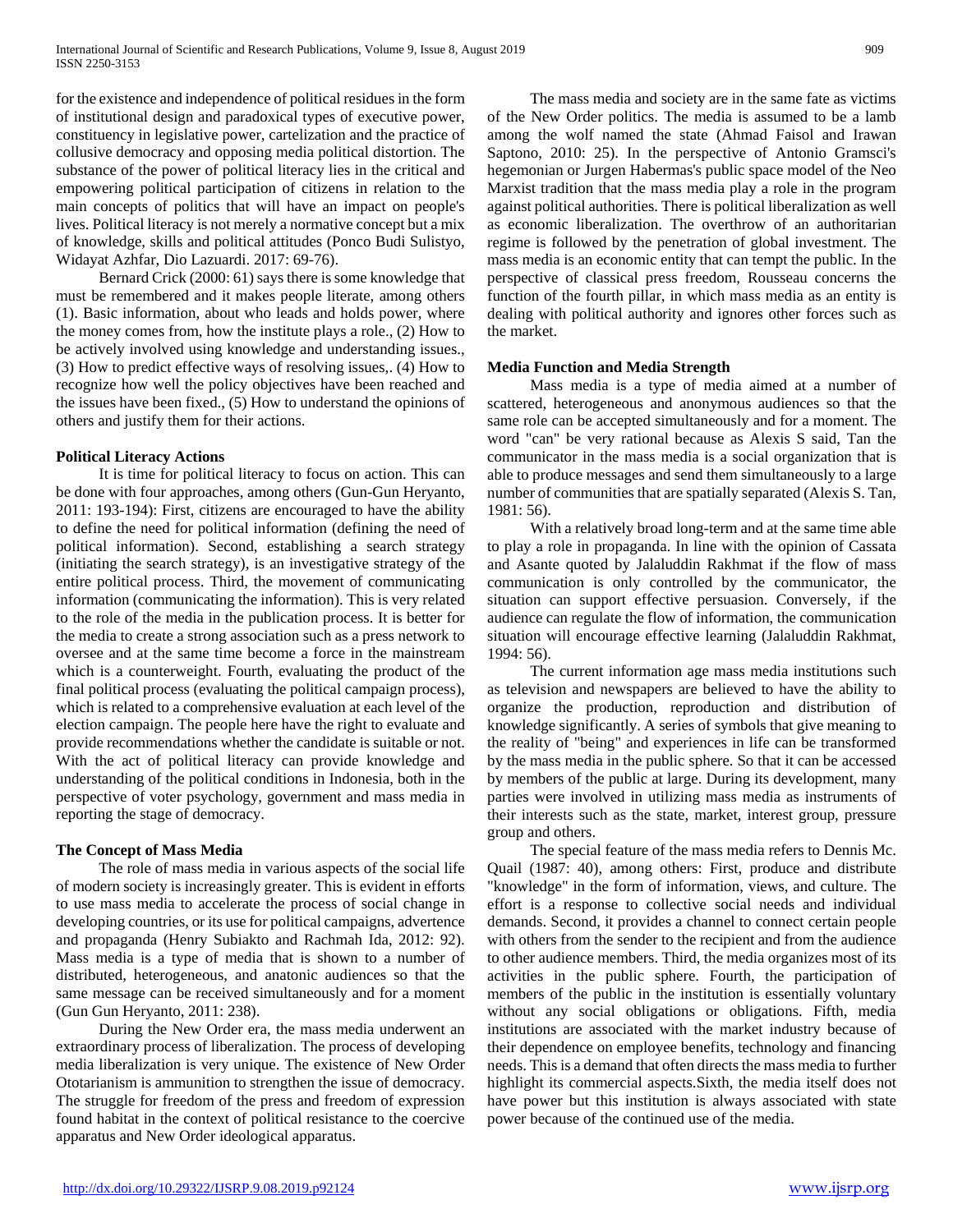The mass media works to convey information that can form, maintain, or define an image. The reality displayed by the media is the reality that has been selected or often people say as second hand reality (secondhand reality). Television and newspapers choose certain figures or news by ruling out characters in other news. Often, audiences tend to obtain information based solely on something reported by the mass media. Finally, forming an image of our social environment based on the second reality displayed by the mass media.

## III. RESEARCH METHODS.

 This research uses a qualitative research method with a case study research approach in the context of this research. It will discuss Kompas TV's efforts in reporting information about the Vice-Presidential Candidates ahead of the 2019 Election and Kompas TV's efforts in providing political literacy to audiences about the Vice-Presidential Candidates leading up to the 2019 Election. Case studies in this research describe everything that happens in the field, to then be analyzed in order to achieve the research objectives.

 This research method is used because the researchers initially traced information from various sources in the form of informants, news, place of events, which have information related in this study. Data collection is done through in-depth interviews with selected speakers and documentation studies. The paradigm used in this study is the constructivism paradigm. Where researchers see the basis for thinking someone can determine the direction and purpose and a series of basic beliefs that guide a person's actions. The object of this research is the Preaching of Presidential Candidates in the 2019 Election and the efforts of the mass media in providing political literacy to the public.

#### **Analysis and Discussion**

 Seeing the phenomenon of the 2014 news about the Presidential Candidates and Vice Presidential Candidates became a central issue in the 2014 Election. Where the opposition and coalition strongholds became one to introduce each other the candidates for President and Vice President 2014 who became the dynamics that became a war of media opinion in various television media. therefore there must be an effort that must be done by the television media in order to provide political literacy in media framing especially ahead of the 2019 election event later.

## **Efforts of Kompas TV in Reporting Information on Presidential Candidates and Vice Presidential Candidates in the 2019 Elections**

 Ahead of the democracy event in Indonesia in 2019, the mass media coverage of politics will be increasingly diverse, especially in the political media coverage on television. Where the mass media in their coverage prepares expert second opinions that are not experts so that the survey is submitted to the public as a social responsibility that becomes the authority of the news coverage of each television station. In this case Kompas TV prepares political observer Gun Gun Heryanto (Political Analyst at UIN Syarif Hidayatullah Jakarta) as a guest speaker and Willy Aditya as Chairperson of the Nasdem Party DPP.

In Kompas TV's coverage, the presence of Jokowi's Vice-Presidential Candidate is a hot topic to be discussed besides news about Jokowi's big opponents in the 2019 General Election. In discussing figures, the resonance is usually already there. Starting from the recapitulation of political parties that constellation in the 2019 elections to the injury time registration of presidential candidates and vice presidential candidates in the 2019 elections. There is an effort to make the names that have been echoed in the public domain. On one hand it is not just a matter of echoing the names, but there must already be names that must have a cemestery with Jokowi so that they can be considered by Jokowi as a Presidential Candidate in the 2019 Election. These names are Muhaimin Iskandar (Chair of the National Awakening Party ), Hary Tanoesoedibjo (General Chairperson of the Perindo Party), Airlangga Hartanto (General Chairperson of the Golkar Party), Gatot Nurmantyo (Former TNI Commander), Muhammad Romahurmuzy (PPP Chairperson) (SAPA INDONESIA PAGI KOMPAS TV Program, accessed on [https://www.youtube.com/watch?reload=9&v=bKIWV4lyisM](https://www.youtube.com/watch?reload=9&v=bKIWV4lyisM&feature=youtu.be) [&feature=youtu.be\)](https://www.youtube.com/watch?reload=9&v=bKIWV4lyisM&feature=youtu.be).

 These names appear not solely to be supported by the winning team of each candidate but there is a voter trend in the community. Voter trends should not be considered trivial in the context of a democratic party, but the context of voter trends can occur during injury time which is able to provide a situation for the market in the potential niche of voters. This phenomenon, then can be a factor of surprise and it never happened during the 2012 DKI Election. Whereas in the candidacy of the determination of candidates in the 2012 DKI Jakarta Election is very dynamic and unexpected or outside the public reason. The figures who fought in the Jakarta Election included (1) Fauzi Bowo and Nachrowi Ramli, a candidate pair from the Democratic Party; (2.) Hendardji Supandji and Ahmad Riza Patria candidate pairs from the independent pathway; (3.) Joko Widodo and Basuki Tjahaja Purnama, a candidate pair from PDIP and Gerindra; (4.) Hidayat Nurwahid and Didik J Rachbini, candidate pairs from PKS and PAN; (5.) Faisal Basri and Biem Benyamin, pairs of candidates from the independent channel; and (6.) Alex Noerdin and Nono Sampono, a candidate pair from Golkar, PPP and PDS. Based on the candidate pair number in the 2012 DKI Jakarta Regional Election (viva, [https://www.viva.co.id/indepth/fokus/313440-6](https://www.viva.co.id/indepth/fokus/313440-6-pasang-calon-gubern-wakwak-gubern-dki) [pasang-calon-gubern-wakwak-gubern-dki,](https://www.viva.co.id/indepth/fokus/313440-6-pasang-calon-gubern-wakwak-gubern-dki) accessed on the 1st July 2018 at 10:17 PM).

 At that time, people could not imagine Jokowi could advance in the middle of a party process that was often hegemonic in the process of candidacy. Suddenly surfacing and being nominated in the 2012 Jakarta Election candidacy process, all of this is very likely to occur in the 2019 Election. In terms of reading the political map in Indonesia, do not be linear, meant in the context of Jokowi's companion vice presidential candidate pair in the 2019 Election. Because some variables might emerge that are very possible to open maps and random patterns that I mention are still possible until the registration process of the pair of candidates for president and vice president on August 4, 2018. The phenomenon of the meaning of the issue, especially in the context of the news about the Vice-Presidential Candidates in the 2019 Election, then many journalists are trapped in political news framing, not editors, but other parties in this case are influenced by the dynamics of public space that generates opinions about the names echoed by the audience for the vice presidential pair. in the 2019 elections later.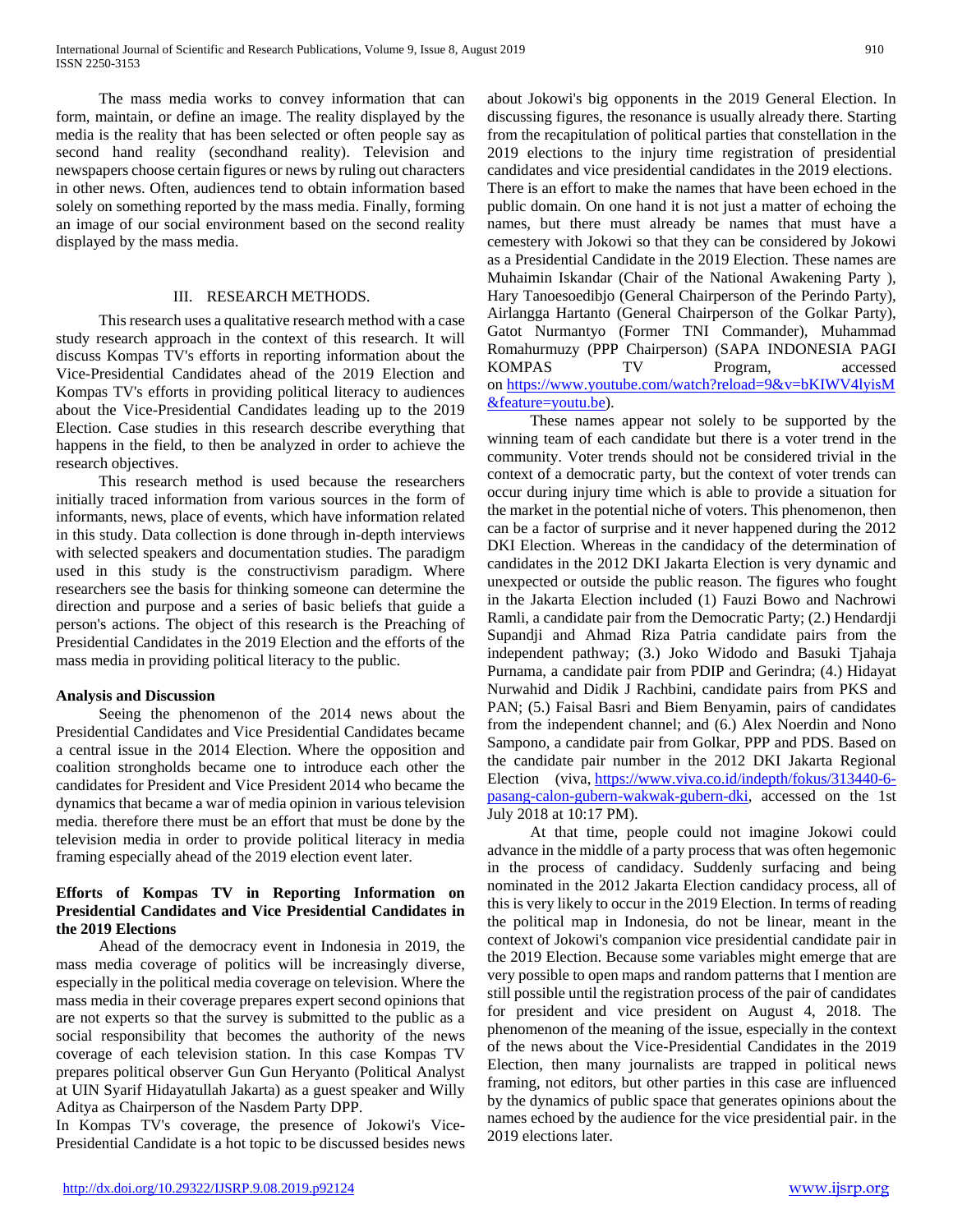Referring to the study of political communication there is no intentional actor action in packaging an issue that will be made public. The existence of a deliberate activity, there must be a series of communication activities that affect the political environment which in fact has been designed to be one way to become a public opinion that can show everything in a way that demonstrators are covered in a report itself.

 The existence of the media debate is not substantive but gave birth to public opinion that is the current news media framing. In an effort to consolidate themselves from these names, reading political maps is important for now. Not merely meeting figures but the value of the political landscape which Muhaimin Iskandar later demonstrated to meet with Jokowi, Hari Tanoesoedibjo met with Jokowi who later declared him to be a coalition team in the 2019 election.

 Dramaturki's concept refers to Goffman's view of dramaturgy inspired by the thoughts of French sociologist Emile Durkheim and British Anthropologist A.R. Redeliffe-Brown. The strengths that Goffman has as a theorist are seeing themselves (self) with central thinking analyzing human behavior as a theatrical metaphor, which is divided into a front stage, a back stage where people act as managing actors impression (impression management) so that the audience was impressed at the display being shown (Tuti Bahfiarti, 2011: 16). In this case, see how the matter of reading the movements of other parties in determining the strategy in the placement of presidential candidates and candidates for vice president 2019 later. In this case, there is still time to look at Prabowo's positioning in the 2019 elections. Where to see from the strategy carried out by Prabowo today is the momentum to consolidate the process of internal consolidation. The most strategic thing right now is to form a winning strategy such as the SEKBER (Joint Secretariat) of the winning team.

In this case in the case of winning the second Jokowi in the 2019 elections, it must be downgraded from macro to mezo to micro through SEKBER (Joint Secretariat). This task is carried out by 52% of the parties supporting Pak Jokowi, while there are still 27% of the three parties namely PAN, then there is a Democratic party, there is a PKB and there is still 20.1% if we examine this into the last 3 axis, namely the PKS party and the Gerindra Party ( Gun Gun Heryanto, accessed at <https://youtu.be/bKIWV4lyisM> on April 3, 2018 at 18.37 WIB).

 Although there have been a number of names included, such as Muhaimin Iskandar (Chair of the National Awakening Party), Hary Tanoesoedibjo (Chair of the Perindo Party), Airlangga Hartanto (Chair of the Golkar Party), Gatot Nurmantyo (Former TNI Commander), Muhammad Romahurmuzy (Chair of the PPP Party) (KOMPAS TV Indonesia Sapa Morning Program,Accessed

at [https://www.youtube.com/watch?reload=9&v=bKIWV4lyisM](https://www.youtube.com/watch?reload=9&v=bKIWV4lyisM&feature=youtu.be) [&feature=youtu.be](https://www.youtube.com/watch?reload=9&v=bKIWV4lyisM&feature=youtu.be) on April 3, 2018 at 18.37 WIB).

 But until injury time on August 4, 2018, there has not been a single name that has been set by Jokowi as a Vice-Presidential Candidate who will assist him in the 2019 Election. The position is referred to as ZOPA (Possible Aggement Zone), which in this case still forms an area that still remains allow the name of anyone, especially from the sotelist to conical to the name of running mate (Gun Heryanto, accessed at <https://youtu.be/bKIWV4lyisM> on April 3, 2018 at 18.37 WIB). From this report, Kompas TV

presented information on the attempt to narrow down the names of Jokowi's assistant vice president in the 2019 Election. In this case, one name had already been pursued to be declared before August 4, 2018.

## **Efforts by Kompas TV in Providing Political Literacy to the Public**

 In the political literacy of the 2019 Election became a separate trend in the presentation of news by the Kompas TV television station about the Vice-Presidential Candidates in the 2019 Elections. Referring Bernard Crick (2000: 60) explained in "Essays on Citizenship", interpreted as a collection of knowledge, skills and behavior to develop together, each of which conditions the other two. In this case, the participation of Indonesian citizens (WNI) in the general election is one manifestation of their responsibilities in the life of the nation and state. Not only that, the participation of Indonesian citizens is a form of political literacy in exercising their voting rights.

 Indonesia does not recognize the obligation to vote (compulsory votes) as adopted by Australia. Therefore, choosing is a right and not an obligation as a citizen. Those who are entitled to vote are citizens of the Republic of Indonesia who are 17 years of age or older or who have or have been married (see Law Number 42 of 2008). However, Indonesia still applies restrictions, because not all citizens who are aged 17 years or older or have / have been married, can automatically use their voting rights. There are restrictions that are regulated in Law Number 8 Year 12 regarding General Elections of Members of the House of Representatives, Regional House of Representatives, and Regional House of Representatives here in after abbreviated to the 2014 Pileg. These restrictions are expressly stated in Article 149 which states that eligible voters Participate in the voting at the TPS includes: (a) voters registered on the permanent voter list at the relevant TPS; (b) voters registered on an additional voter list; and (c) voters not registered on the final voter list and additional voter lists. Presidential and Vice President Elections which are referred to as the 2014 Presidential Election, the provisions are not exactly the same as referred to in Law Number 42 Year 2008 concerning Election of President 111 and Vice President Article 111 that Voters who are entitled to vote at the TPS include: (a) voters registered on the Final Voters Register at the relevant TPS; and (b) Voters registered in the Additional Election List. There are no stipulations on the voters who are not registered on the Permanent Voter List and Additional Voter List, whether or not they can use their voting rights. The governing provisions are carried out by the General Election Commission (KPU).

 In political literacy in reporting television stations in the voter approach is highly studied. Where voters in Indonesia there are four voter typology approaches, including Sociological, Rational Psychological and Marketing (Adman Nursal, 2004: 54- 73). Kompas TV coverage in the sociological approach can be seen between civic political models such as Primodialism being used as Politicall Treatment. In this case, in the reporting of Kompas TV in the SAPA INDONESIA PAGI program, it was conveyed that several names of figures such as Muhaimin Iskandar said that he was the Candidate for Vice President in 2019 as Jokowi's companion. Because he has the support of the Grassroots Network (JANGKAR) Cak Imin Banten which is a Primodial base.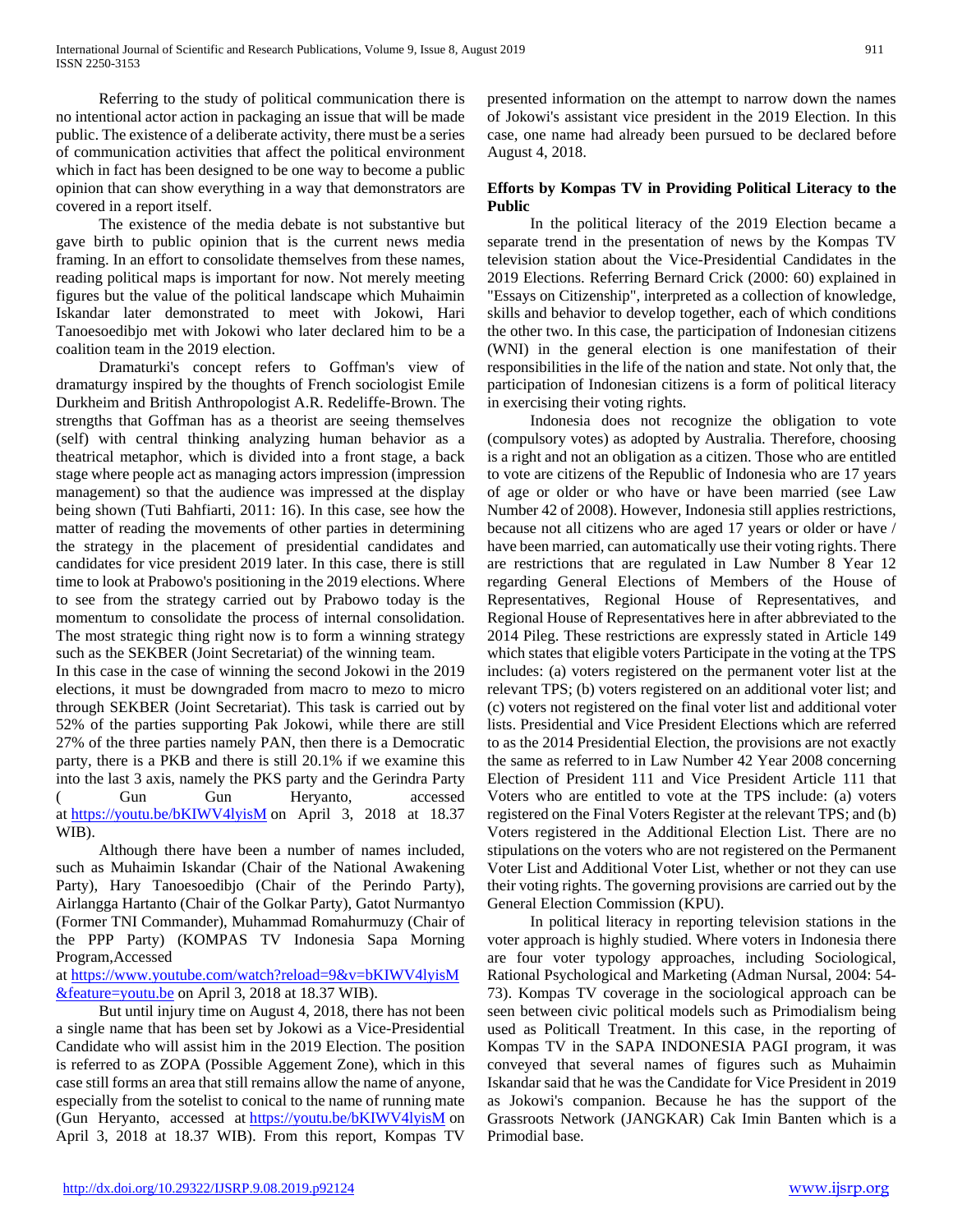Because often a sociological approach such as primodial is very dangerous for the future because of identity politics and then exploited in the future which causes the paradox to emerge called Mental Bigot (this group is right and the other groups are wrong). Then when it is exploited by the presence of figures who make community groupings so as to form a stronger movement then there are ingroups, outgroups and the very dangerous entry of tribes, races, religions and certain groups that form identity politics in the political struggle in the 2019 Presidential Election later . Referring to the voters in the 2019 presidential election later in the psychological approach can be described in this report is the participation of several CSO leaders, party leaders, political party organizations and others, which illustrates that he identified that he was one of the cadres of the political party and caused there are my choices in the 2019 presidential election later. For example, in the Kompas TV news coverage, Hary Tanoesoedibjo is the General Chairperson of the Perindo Party, where the Perindo party is a political party that has a constellation in the 2019 elections. Because Hary Tanoesoedibjo received support from the party to move forward to become a vice presidential candidate in 2019. He identified that cadres of the Perindo party participated in selecting him in the 2019 Presidential Election when accompanying Jokowi to become the Vice-Presidential Candidate in the 2019 Presidential Election.

 The Rational side of Ekosentries and the consideration of useful opinions from the news media on television stations affect the existence of individual voters in the 2019 elections later. Or from the news, it is seen that there are incentives that look to the future or see prospects in the future when the names of these figures accompany Jokowi in the 2019 Presidential Election. In seeing rational ecosystems, it is very important to convey them in political literacy in order to open up insights to identify the needs of the Indonesian people to leaders will come to provide programs that provide education, informative and useful for the benefit of being able to be informed to the public.

Therefore, political literacy in the institutionalization of mass media, especially in media coverage of television stations, is important for us to study. Media as a channel of information to audiences that are able to provide information to the public.

#### IV. CONCLUSION

 Political literacy on television news media coverage of the Vice-Presidential Candidates in the 2019 Election is an important thing to do. A number of efforts carried out by the KPU ranging from verification of a number of political parties that escaped and became participants of the 2019 election, the dialectical process of political party leaders to brainstorm names that appear to be Jokowi's companions in the 2019 elections later to package Jokowi's heavy opponents in the 2019 Presidential Election. the efforts made by the mass media in carrying out their coverage ranging from making an expert second opinion in the reporting so that Gun Gun Heryanto (Political Analyst of UIN Syarif Hidayatullah Jakarta) as a guest speaker and Willy Aditya as Chairperson of the Nasdem Party DPP so that the results of the survey and the results of the media coverage to the public as social political responsibility for reporting authority. The phenomenon of interpreting the issue, which then many journalists are trapped in precisely political news framing is not an editor but another

party. In this case, it opens up the phenomena that are present in society about the names that have been echoed to become Jokowi's companions in the 2019 presidential election later. The names that have been echoed include: Muhaimin Iskandar (Chair of the National Awakening Party), Hary Tanoesoedibjo (Chair of the Perindo Party), Airlangga Hartanto (Chair of the Golkar Party), Gatot Nurmantyo (Former TNI Commander), Muhammad Romahurmuzy (Chair of the Perindo Party), Airlangga Hartanto (Chair of the Golkar Party), Gatot Nurmantyo (Former TNI Commander), Muhammad Romahurmuzy PPP.

 The names are not only echoed but there must be chemistry to Jokowi so that they enter the realm of the declaration which will be submitted on August 4, 2018. The effort made by Kompas TV is an event to socialize and give literacy awareness to the names that come to accompany Jokowi become a Vice-Presidential Candidate in the 2019 Elections later. Not only the media but the Survey Institute and Political Consultants conducted monitoring research on the Ideal Pair of CAPRES and CAWAPRES in the 2019 General Election. Among them the Indonesian Survey Institute DENNY JA in July 2018, the results of monitoring research on the Ideal Jokowi Vice President in Parliament, among others Airlangga Hartanto ( General Chairman of the Golkar Party) by 35.7%, Muhaimin Iskandar (General Chair of the PKB) by 21.5%, Romahurmuzy (General Chair of the PPP) by 16.0%. In addition, the Indonesian Survey Institute DENNY JA in July 2018 conducted a monitoring study on the Ideal Vice President for Economic Growth (Professional Vice President), among others, Sri Mulyani at 32.5%, Susi Pudjiastuti at 24.5%, Chairul Tanjung at 17.0%. In the legal, police and military apparatus sector, Jokowi's ideal vice president is Tito Karnavian at 32.6%, Moeldoko at 29.0%, Wiranto at 25.7%. In the Religious Figures sector, the influence of Jokowi's Ideal Vice President included KH. Ma'ruf Amin at 21.0%, Din Syamsuddin at 17.2%, Mr. Guru Bajang at 12.3%, Mahfud MD at 9.5%. Not only that, in the monitoring research it was mentioned that Jokowi's Vice Judge Expert Judgment pursed five names, among others. Airlangga Hartanto, Mahfud MD, Tirto Karnavian, Moeldoko, and Sri Mulyani.

 In this case, political liteation education conducted by television stations already has authority in reporting and has sociopolitical responsibilities so as to be able to provide political literacy to the public in order to provide important information about Indonesian leaders in the future.

#### **REFERENCES**

- [1] After, David E., 1987, *Politik Modernisasi*, Jakarta, Gramedia.
- [2] Bakti Faisal, Andi, dkk. Literasi Politik dan Konsolidasi Demokrasi.
- [3] Bahfiarti Tuti. Mistifikasi 'Bissu' Dalam Upacara Ritual Adat Etnik Bugis Makassar (Kajian Studi Dramaturgi*)*, *Jurnal Ilmu Komunikasi, Vol. 1, No.2, Oktober 2011 ISSN: 2088-981X.*
- [4] Crick, Bernard, 2000. *Essays on Citizenship,* Continuum: New York.
- [5] DENNY LSI JA, Pasangan Capres dan Cawapres Paska Pilkada, Juli 2018.
- [6] Faisol Ahmad dan Irawan Saptono. 2010."*MEDIA, PEMILU DAN POLITIK, Kecenderungan Media dalam Pemilu 2009"*: Jakarta: Institute Studi Arus Informasi,.
- [7] Habbermas Jurgen, 1993. *The Structural Transformation of The Public Sphere,* translet by Thomas Burger: Cambridge Massachusetts: MIT Press.
- [8] Heryanto, Gun-Gun, 2011. *Dinamika Komunikasi Politik:* Jakarta, PT. Lasswell Visitama.